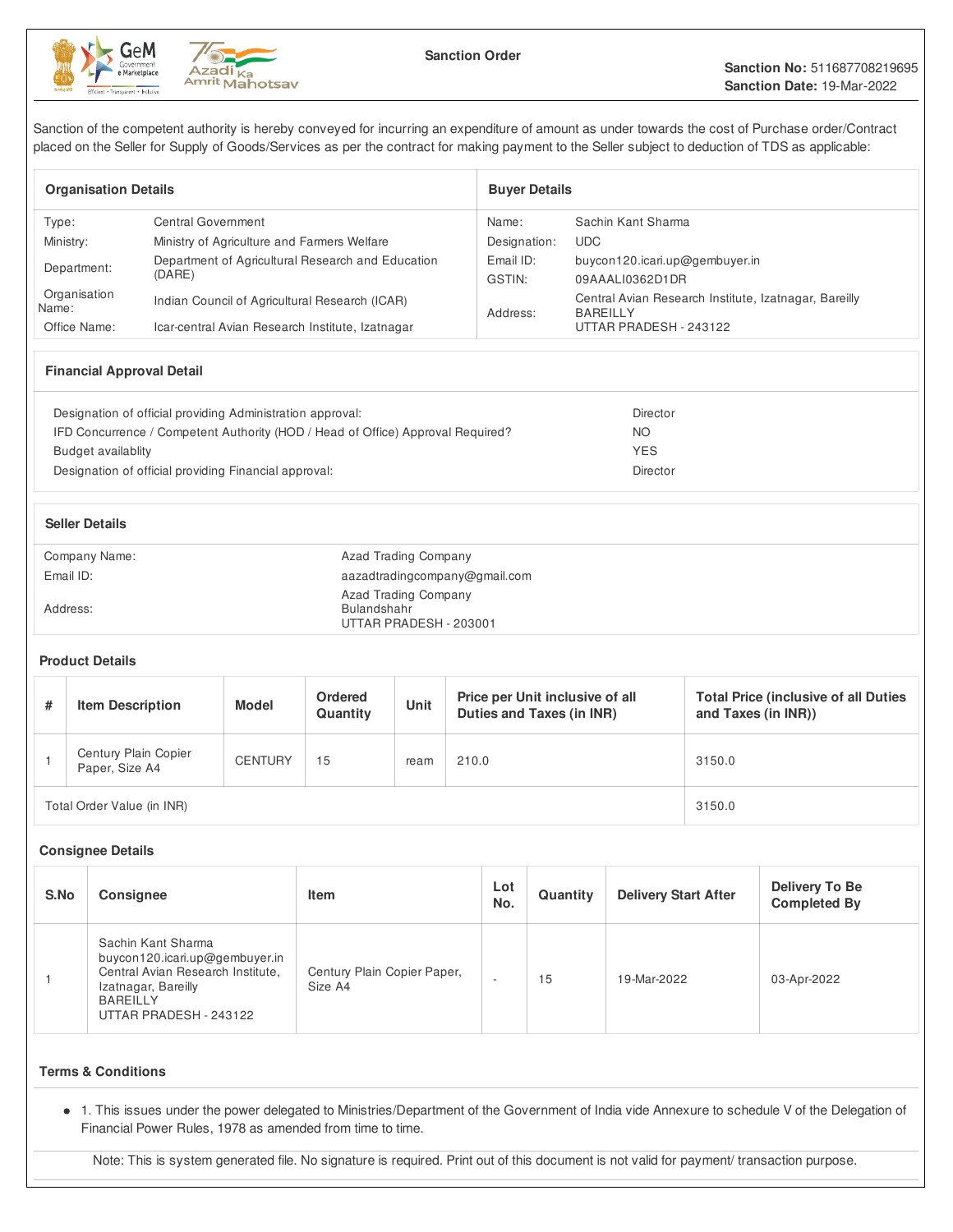

# **Contract**

## **Contract No:** GEMC-511687708219695 **Generated Date:** 19-Mar-2022

| <b>Organisation Details</b>        |                                                                         |                                                                  |           | <b>Buyer Details</b>                        |                                 |                                                        |                                              |                   |  |
|------------------------------------|-------------------------------------------------------------------------|------------------------------------------------------------------|-----------|---------------------------------------------|---------------------------------|--------------------------------------------------------|----------------------------------------------|-------------------|--|
| Type:<br><b>Central Government</b> |                                                                         |                                                                  |           | Designation:                                |                                 | <b>UDC</b>                                             |                                              |                   |  |
|                                    | Ministry:<br>Ministry of Agriculture and Farmers Welfare                |                                                                  |           | Contact No.:                                |                                 | 0581-2971809-                                          |                                              |                   |  |
|                                    | Department:<br>Department of Agricultural Research and Education (DARE) |                                                                  |           | Email ID:<br>buycon120.icari.up@gembuyer.in |                                 |                                                        |                                              |                   |  |
|                                    | Organisation Name: Indian Council of Agricultural Research (ICAR)       |                                                                  |           | GSTIN:                                      |                                 | 09AAALI0362D1DR                                        |                                              |                   |  |
|                                    | Office Zone:<br>Icar-central Avian Research Institute, Izatnagar        |                                                                  |           | Address:                                    |                                 | Central Avian Research Institute, Izatnagar, Bareilly, |                                              |                   |  |
|                                    |                                                                         |                                                                  |           |                                             |                                 | BAREILLY, UTTAR PRADESH-243122, India                  |                                              |                   |  |
|                                    |                                                                         |                                                                  |           |                                             |                                 |                                                        |                                              |                   |  |
|                                    | <b>Financial Approval Detail</b>                                        |                                                                  |           |                                             | <b>Paying Authority Details</b> |                                                        |                                              |                   |  |
|                                    | IFD Concurrence:                                                        | No                                                               |           | Payment Mode:                               | Offline                         |                                                        |                                              |                   |  |
|                                    | Designation of Administrative Approval:                                 | Director                                                         |           | Designation:                                |                                 | Assistant Finance and Accounts Officer                 |                                              |                   |  |
|                                    | Designation of Financial Approval:                                      | Director                                                         | Email ID: |                                             |                                 | kailash.chand@icar.gov.in                              |                                              |                   |  |
|                                    |                                                                         |                                                                  | GSTIN:    |                                             | Ν                               |                                                        |                                              |                   |  |
|                                    |                                                                         |                                                                  | Address:  |                                             |                                 | Central Avian Research Institute, Izatnagar, Bareilly, |                                              |                   |  |
|                                    |                                                                         |                                                                  |           |                                             |                                 | BAREILLY, UTTAR PRADESH-243122, India                  |                                              |                   |  |
|                                    |                                                                         |                                                                  |           |                                             |                                 |                                                        |                                              |                   |  |
|                                    |                                                                         |                                                                  |           |                                             |                                 |                                                        |                                              |                   |  |
|                                    | <b>Seller Details</b>                                                   |                                                                  |           |                                             |                                 |                                                        |                                              |                   |  |
|                                    | GeM Seller ID:                                                          | C6F1180000114943                                                 |           |                                             |                                 |                                                        |                                              |                   |  |
|                                    | Company Name:                                                           | Azad Trading Company                                             |           |                                             |                                 |                                                        |                                              |                   |  |
|                                    | Contact No.:                                                            | 09897096781                                                      |           |                                             |                                 |                                                        |                                              |                   |  |
| Email ID:                          |                                                                         | aazadtradingcompany@gmail.com<br>M/S AZAD TRADING CO., LAL KUAN, |           |                                             |                                 |                                                        |                                              |                   |  |
| Address:                           |                                                                         | Bulandshahr, UTTAR PRADESH-203001, -                             |           |                                             |                                 |                                                        |                                              |                   |  |
|                                    | MSME verified:<br>No                                                    |                                                                  |           |                                             |                                 |                                                        |                                              |                   |  |
|                                    | <b>MSME Registration number:</b>                                        |                                                                  |           |                                             |                                 |                                                        |                                              |                   |  |
| GSTIN:                             |                                                                         | 09ABSPJ1368D1ZH                                                  |           |                                             |                                 |                                                        |                                              |                   |  |
|                                    | *GST / Tax invoice to be raised in the name of - Consignee              |                                                                  |           |                                             |                                 |                                                        |                                              |                   |  |
|                                    |                                                                         |                                                                  |           |                                             |                                 |                                                        |                                              |                   |  |
|                                    | <b>Product Details</b>                                                  |                                                                  |           |                                             |                                 |                                                        |                                              |                   |  |
|                                    |                                                                         |                                                                  |           |                                             |                                 |                                                        |                                              |                   |  |
|                                    |                                                                         |                                                                  |           |                                             |                                 |                                                        |                                              | <b>Price</b>      |  |
|                                    |                                                                         |                                                                  |           |                                             |                                 |                                                        |                                              | (Inclusive        |  |
|                                    |                                                                         |                                                                  | Ordered   |                                             | <b>Unit Price</b>               |                                                        |                                              | of all            |  |
| #                                  | <b>Item Description</b>                                                 |                                                                  | Quantity  | Unit                                        | (INR)                           | <b>Tax Bifurcation (INR)</b>                           |                                              | <b>Duties and</b> |  |
|                                    |                                                                         |                                                                  |           |                                             |                                 |                                                        |                                              | <b>Taxes</b> in   |  |
|                                    |                                                                         |                                                                  |           |                                             |                                 |                                                        |                                              | INR)              |  |
|                                    | Product Name : Century Plain Copier Paper, Size A4                      |                                                                  |           |                                             |                                 |                                                        |                                              |                   |  |
|                                    | <b>Brand: Century</b>                                                   |                                                                  |           |                                             |                                 |                                                        |                                              |                   |  |
|                                    | <b>Brand Type: Registered Brand</b>                                     |                                                                  |           |                                             |                                 |                                                        |                                              |                   |  |
|                                    | Catalogue Status : Catalogue not verified by OEM                        |                                                                  |           |                                             |                                 |                                                        |                                              |                   |  |
| $\mathbf{1}$                       | Selling As : Reseller not verified by OEM                               |                                                                  | 15        | ream                                        | 210                             | <b>NA</b>                                              |                                              | 3,150             |  |
|                                    | Category Name & Quadrant : Plain Copier Paper-IS:14490 (Q4)             |                                                                  |           |                                             |                                 |                                                        |                                              |                   |  |
|                                    | <b>CENTURY</b>                                                          |                                                                  |           |                                             |                                 |                                                        |                                              |                   |  |
|                                    | HSN not specified by seller                                             |                                                                  |           |                                             |                                 |                                                        |                                              |                   |  |
|                                    | Total Order Value (in INR)                                              |                                                                  |           |                                             |                                 |                                                        |                                              | 3,150             |  |
|                                    |                                                                         |                                                                  |           |                                             |                                 |                                                        |                                              |                   |  |
|                                    |                                                                         |                                                                  |           |                                             |                                 |                                                        |                                              |                   |  |
|                                    | <b>Consignee Detail</b>                                                 |                                                                  |           |                                             |                                 |                                                        |                                              |                   |  |
| S.No                               | Consignee                                                               | Item                                                             |           | Lot<br>No.                                  | Quantity                        | <b>Delivery Start</b><br>After                         | <b>Delivery To Be</b><br><b>Completed By</b> |                   |  |
|                                    |                                                                         |                                                                  |           |                                             |                                 |                                                        |                                              |                   |  |
|                                    | Designation: UDC                                                        |                                                                  |           |                                             |                                 |                                                        |                                              |                   |  |
|                                    | Email ID: buycon120.icari.up@gembuyer.in                                |                                                                  |           |                                             |                                 |                                                        |                                              |                   |  |
| 1                                  | Contact: 0581-2971809-                                                  | Century Plain Copier Paper,                                      |           |                                             | 15                              | 19-Mar-2022                                            |                                              |                   |  |
|                                    | GSTIN: 09AAALI0362D1DR                                                  | Size A4                                                          |           |                                             |                                 |                                                        | 03-Apr-2022                                  |                   |  |
|                                    | Address: Central Avian Research Institute,                              |                                                                  |           |                                             |                                 |                                                        |                                              |                   |  |
|                                    | Izatnagar, Bareilly,<br>BAREILLY, UTTAR PRADESH-243122, India           |                                                                  |           |                                             |                                 |                                                        |                                              |                   |  |

### **Product Specification for Century Plain Copier Paper, Size A4**

**Specification Sub-Spec Value**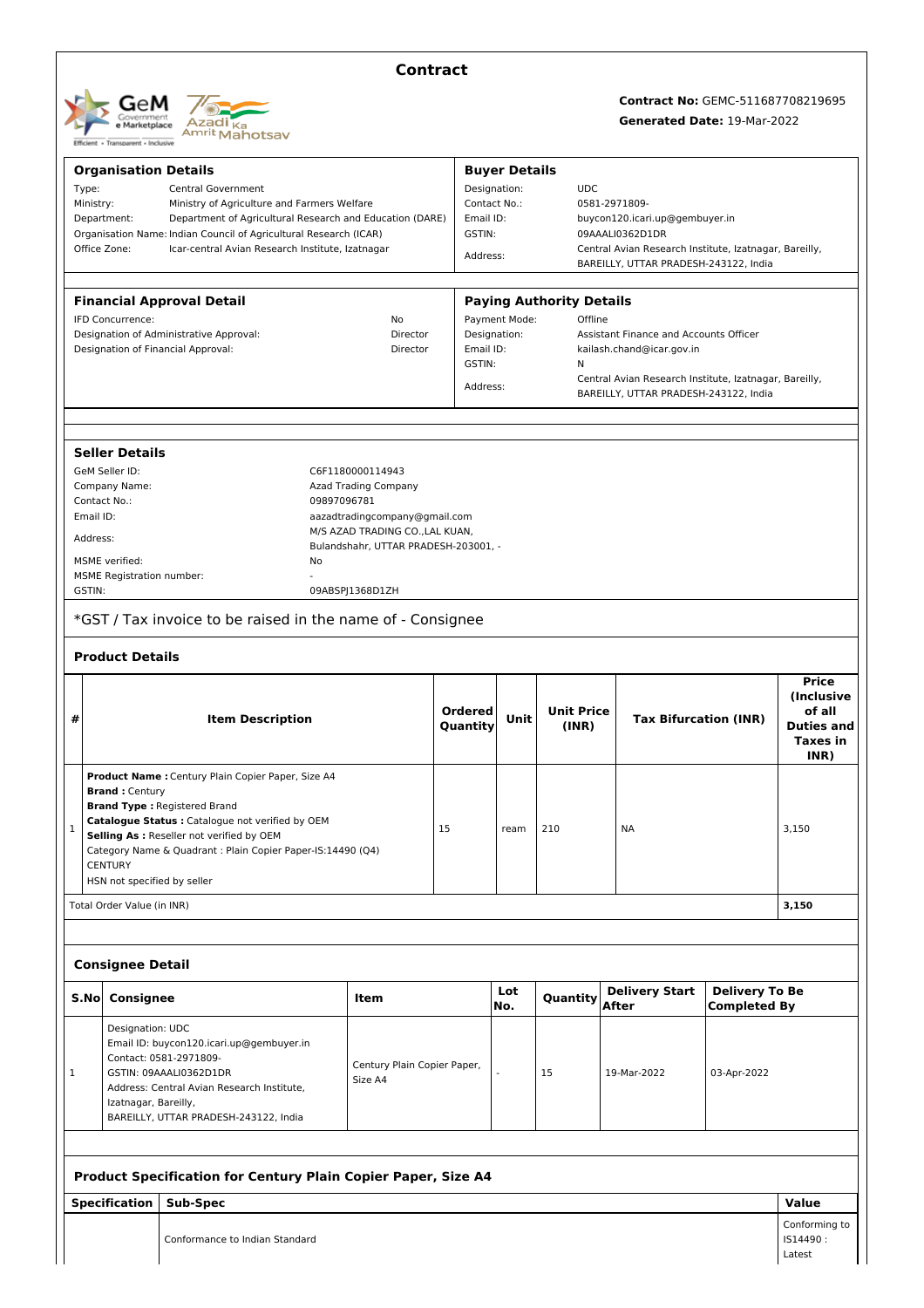| Certification<br>Whether ISI Marked<br>Yes<br>9292387<br>Give CML number if ISI marked Write NA if not ISI marked<br>Test Method as per IS:1060<br>Yes<br>Yes<br>"Availability of Test Report from Central Govt/NABL/ILAC accredited lab to prove conformity to specification"<br>"Test Report to be Submitted to the Buyer on demand"<br>Yes<br>The material shall be manufactured from pulp containing not less than 60% by mass of pulp made from materials other than<br><b>NA</b><br>bamboo, hard woods , softwoods and reed or the material shall be manufactured from pulp made from 100% waste paper<br>A4<br>Size of paper<br>80<br>GSM of paper<br><b>NA</b><br>"If any other GSM, please specify"<br>500<br>"Number of sheets per Ream"<br>81<br>"ISO Brightness,percent,Min" (N>=80)<br>Opacity percent, Min (N>=85)<br>95<br>24<br>"One minute Cobb test both sides, g/m2, Max" (N<=25)<br>"Tensile Index Machine Direction (MD), Nm/g, Min" (N>=40)<br>46<br>31<br>Tensile Index Cross Direction(CD), Nm/g, Min (N>=25)<br>$\overline{4}$<br>"Tear Index in mN m <sup>2</sup> /g, Machine Direction(MD), Min" (N>=3.5)<br>5<br>"Tear Index in mN m <sup>2</sup> /g, Cross Direction(CD)Min," (N>=4.5)<br>Physical<br>281<br>"Smoothness for both sides (Bendtsen) in ml/min, Max" (150<=N<=300)<br>9<br>"Ash content(900 $\circ$ C), percent by mass, Max" (N<=16)<br>109<br>Thickness in $\mu$ m, Min (N>=100+/-5)<br>5<br>"Moisture content, percent, Max" (4<=N<=5.5)<br>$\overline{3}$<br>"Taber Stiffness , Machine Direction(MD), Min" (N>=2)<br>$\overline{2}$<br>Taber Stiffness , Cross Direction(CD), Min (N>=1)<br>No pick on 12<br>"Surface Strength Dennison (Wax Pick)"<br>A<br>"Packing as per clause 6-1 of IS:14490(Latest)"<br>Yes<br>Packing and<br>Package should be marked with Description, size of Paper, Quantity, Mass of 500/250 sheets including wrapping paper in kg/ream<br>Yes<br>Chargeable wt should be net wt excluding the wt of packing, Lot Number and month/year of manufacturing, Name of manufacturer |                                            |  |
|------------------------------------------------------------------------------------------------------------------------------------------------------------------------------------------------------------------------------------------------------------------------------------------------------------------------------------------------------------------------------------------------------------------------------------------------------------------------------------------------------------------------------------------------------------------------------------------------------------------------------------------------------------------------------------------------------------------------------------------------------------------------------------------------------------------------------------------------------------------------------------------------------------------------------------------------------------------------------------------------------------------------------------------------------------------------------------------------------------------------------------------------------------------------------------------------------------------------------------------------------------------------------------------------------------------------------------------------------------------------------------------------------------------------------------------------------------------------------------------------------------------------------------------------------------------------------------------------------------------------------------------------------------------------------------------------------------------------------------------------------------------------------------------------------------------------------------------------------------------------------------------------------------------------------------------------------------------------------------------------------------------------------------------------------------|--------------------------------------------|--|
|                                                                                                                                                                                                                                                                                                                                                                                                                                                                                                                                                                                                                                                                                                                                                                                                                                                                                                                                                                                                                                                                                                                                                                                                                                                                                                                                                                                                                                                                                                                                                                                                                                                                                                                                                                                                                                                                                                                                                                                                                                                            |                                            |  |
|                                                                                                                                                                                                                                                                                                                                                                                                                                                                                                                                                                                                                                                                                                                                                                                                                                                                                                                                                                                                                                                                                                                                                                                                                                                                                                                                                                                                                                                                                                                                                                                                                                                                                                                                                                                                                                                                                                                                                                                                                                                            |                                            |  |
|                                                                                                                                                                                                                                                                                                                                                                                                                                                                                                                                                                                                                                                                                                                                                                                                                                                                                                                                                                                                                                                                                                                                                                                                                                                                                                                                                                                                                                                                                                                                                                                                                                                                                                                                                                                                                                                                                                                                                                                                                                                            |                                            |  |
|                                                                                                                                                                                                                                                                                                                                                                                                                                                                                                                                                                                                                                                                                                                                                                                                                                                                                                                                                                                                                                                                                                                                                                                                                                                                                                                                                                                                                                                                                                                                                                                                                                                                                                                                                                                                                                                                                                                                                                                                                                                            | <b>Test Report</b>                         |  |
|                                                                                                                                                                                                                                                                                                                                                                                                                                                                                                                                                                                                                                                                                                                                                                                                                                                                                                                                                                                                                                                                                                                                                                                                                                                                                                                                                                                                                                                                                                                                                                                                                                                                                                                                                                                                                                                                                                                                                                                                                                                            | Details                                    |  |
|                                                                                                                                                                                                                                                                                                                                                                                                                                                                                                                                                                                                                                                                                                                                                                                                                                                                                                                                                                                                                                                                                                                                                                                                                                                                                                                                                                                                                                                                                                                                                                                                                                                                                                                                                                                                                                                                                                                                                                                                                                                            | Additional<br>Requirements for<br>eco mark |  |
|                                                                                                                                                                                                                                                                                                                                                                                                                                                                                                                                                                                                                                                                                                                                                                                                                                                                                                                                                                                                                                                                                                                                                                                                                                                                                                                                                                                                                                                                                                                                                                                                                                                                                                                                                                                                                                                                                                                                                                                                                                                            |                                            |  |
|                                                                                                                                                                                                                                                                                                                                                                                                                                                                                                                                                                                                                                                                                                                                                                                                                                                                                                                                                                                                                                                                                                                                                                                                                                                                                                                                                                                                                                                                                                                                                                                                                                                                                                                                                                                                                                                                                                                                                                                                                                                            | Size                                       |  |
|                                                                                                                                                                                                                                                                                                                                                                                                                                                                                                                                                                                                                                                                                                                                                                                                                                                                                                                                                                                                                                                                                                                                                                                                                                                                                                                                                                                                                                                                                                                                                                                                                                                                                                                                                                                                                                                                                                                                                                                                                                                            |                                            |  |
|                                                                                                                                                                                                                                                                                                                                                                                                                                                                                                                                                                                                                                                                                                                                                                                                                                                                                                                                                                                                                                                                                                                                                                                                                                                                                                                                                                                                                                                                                                                                                                                                                                                                                                                                                                                                                                                                                                                                                                                                                                                            | Quantity                                   |  |
|                                                                                                                                                                                                                                                                                                                                                                                                                                                                                                                                                                                                                                                                                                                                                                                                                                                                                                                                                                                                                                                                                                                                                                                                                                                                                                                                                                                                                                                                                                                                                                                                                                                                                                                                                                                                                                                                                                                                                                                                                                                            |                                            |  |
|                                                                                                                                                                                                                                                                                                                                                                                                                                                                                                                                                                                                                                                                                                                                                                                                                                                                                                                                                                                                                                                                                                                                                                                                                                                                                                                                                                                                                                                                                                                                                                                                                                                                                                                                                                                                                                                                                                                                                                                                                                                            |                                            |  |
|                                                                                                                                                                                                                                                                                                                                                                                                                                                                                                                                                                                                                                                                                                                                                                                                                                                                                                                                                                                                                                                                                                                                                                                                                                                                                                                                                                                                                                                                                                                                                                                                                                                                                                                                                                                                                                                                                                                                                                                                                                                            |                                            |  |
|                                                                                                                                                                                                                                                                                                                                                                                                                                                                                                                                                                                                                                                                                                                                                                                                                                                                                                                                                                                                                                                                                                                                                                                                                                                                                                                                                                                                                                                                                                                                                                                                                                                                                                                                                                                                                                                                                                                                                                                                                                                            |                                            |  |
|                                                                                                                                                                                                                                                                                                                                                                                                                                                                                                                                                                                                                                                                                                                                                                                                                                                                                                                                                                                                                                                                                                                                                                                                                                                                                                                                                                                                                                                                                                                                                                                                                                                                                                                                                                                                                                                                                                                                                                                                                                                            |                                            |  |
|                                                                                                                                                                                                                                                                                                                                                                                                                                                                                                                                                                                                                                                                                                                                                                                                                                                                                                                                                                                                                                                                                                                                                                                                                                                                                                                                                                                                                                                                                                                                                                                                                                                                                                                                                                                                                                                                                                                                                                                                                                                            |                                            |  |
|                                                                                                                                                                                                                                                                                                                                                                                                                                                                                                                                                                                                                                                                                                                                                                                                                                                                                                                                                                                                                                                                                                                                                                                                                                                                                                                                                                                                                                                                                                                                                                                                                                                                                                                                                                                                                                                                                                                                                                                                                                                            |                                            |  |
|                                                                                                                                                                                                                                                                                                                                                                                                                                                                                                                                                                                                                                                                                                                                                                                                                                                                                                                                                                                                                                                                                                                                                                                                                                                                                                                                                                                                                                                                                                                                                                                                                                                                                                                                                                                                                                                                                                                                                                                                                                                            | Characteristics                            |  |
|                                                                                                                                                                                                                                                                                                                                                                                                                                                                                                                                                                                                                                                                                                                                                                                                                                                                                                                                                                                                                                                                                                                                                                                                                                                                                                                                                                                                                                                                                                                                                                                                                                                                                                                                                                                                                                                                                                                                                                                                                                                            |                                            |  |
|                                                                                                                                                                                                                                                                                                                                                                                                                                                                                                                                                                                                                                                                                                                                                                                                                                                                                                                                                                                                                                                                                                                                                                                                                                                                                                                                                                                                                                                                                                                                                                                                                                                                                                                                                                                                                                                                                                                                                                                                                                                            |                                            |  |
|                                                                                                                                                                                                                                                                                                                                                                                                                                                                                                                                                                                                                                                                                                                                                                                                                                                                                                                                                                                                                                                                                                                                                                                                                                                                                                                                                                                                                                                                                                                                                                                                                                                                                                                                                                                                                                                                                                                                                                                                                                                            |                                            |  |
|                                                                                                                                                                                                                                                                                                                                                                                                                                                                                                                                                                                                                                                                                                                                                                                                                                                                                                                                                                                                                                                                                                                                                                                                                                                                                                                                                                                                                                                                                                                                                                                                                                                                                                                                                                                                                                                                                                                                                                                                                                                            |                                            |  |
|                                                                                                                                                                                                                                                                                                                                                                                                                                                                                                                                                                                                                                                                                                                                                                                                                                                                                                                                                                                                                                                                                                                                                                                                                                                                                                                                                                                                                                                                                                                                                                                                                                                                                                                                                                                                                                                                                                                                                                                                                                                            |                                            |  |
|                                                                                                                                                                                                                                                                                                                                                                                                                                                                                                                                                                                                                                                                                                                                                                                                                                                                                                                                                                                                                                                                                                                                                                                                                                                                                                                                                                                                                                                                                                                                                                                                                                                                                                                                                                                                                                                                                                                                                                                                                                                            |                                            |  |
|                                                                                                                                                                                                                                                                                                                                                                                                                                                                                                                                                                                                                                                                                                                                                                                                                                                                                                                                                                                                                                                                                                                                                                                                                                                                                                                                                                                                                                                                                                                                                                                                                                                                                                                                                                                                                                                                                                                                                                                                                                                            |                                            |  |
|                                                                                                                                                                                                                                                                                                                                                                                                                                                                                                                                                                                                                                                                                                                                                                                                                                                                                                                                                                                                                                                                                                                                                                                                                                                                                                                                                                                                                                                                                                                                                                                                                                                                                                                                                                                                                                                                                                                                                                                                                                                            | Marking                                    |  |

### **Terms and Conditions**

**1. General Terms and Conditions-**

1.1 This Contract between the Seller and the Buyer, is for the supply of the Goods and/ or Services, detailed in the schedule above, in accordance with the General Terms and Conditions (GTC) as available on the GeM portal (unless otherwise superseded by Goods / Services specific Special **Terms and Conditions (STC) and/ or BID/Reverse Auction Additional Terms and Conditions (ATC), as applicable**

1.2 Terms of delivery: Free Delivery at Site including loading/unloading. In respect of items requiring installation and / or commissioning and other services in the scope of supply (as indicated in respective product category specification / STC / ATC), and the cost of the same is also included in **the Contract price.**

1.2.1 Contracted goods should be delivered at the consignee or designated delivery location as per the working time of the buying organisation. **Seller may get the same confirmed from consignee before scheduling delivery.**

1.2.2 A copy of the contract should be available with the messenger / dispatching agency that delivers the Goods at consignee / delivery location (preferably pasted / attached outside the consignment / package) for easy reference and ease in delivery acceptance.